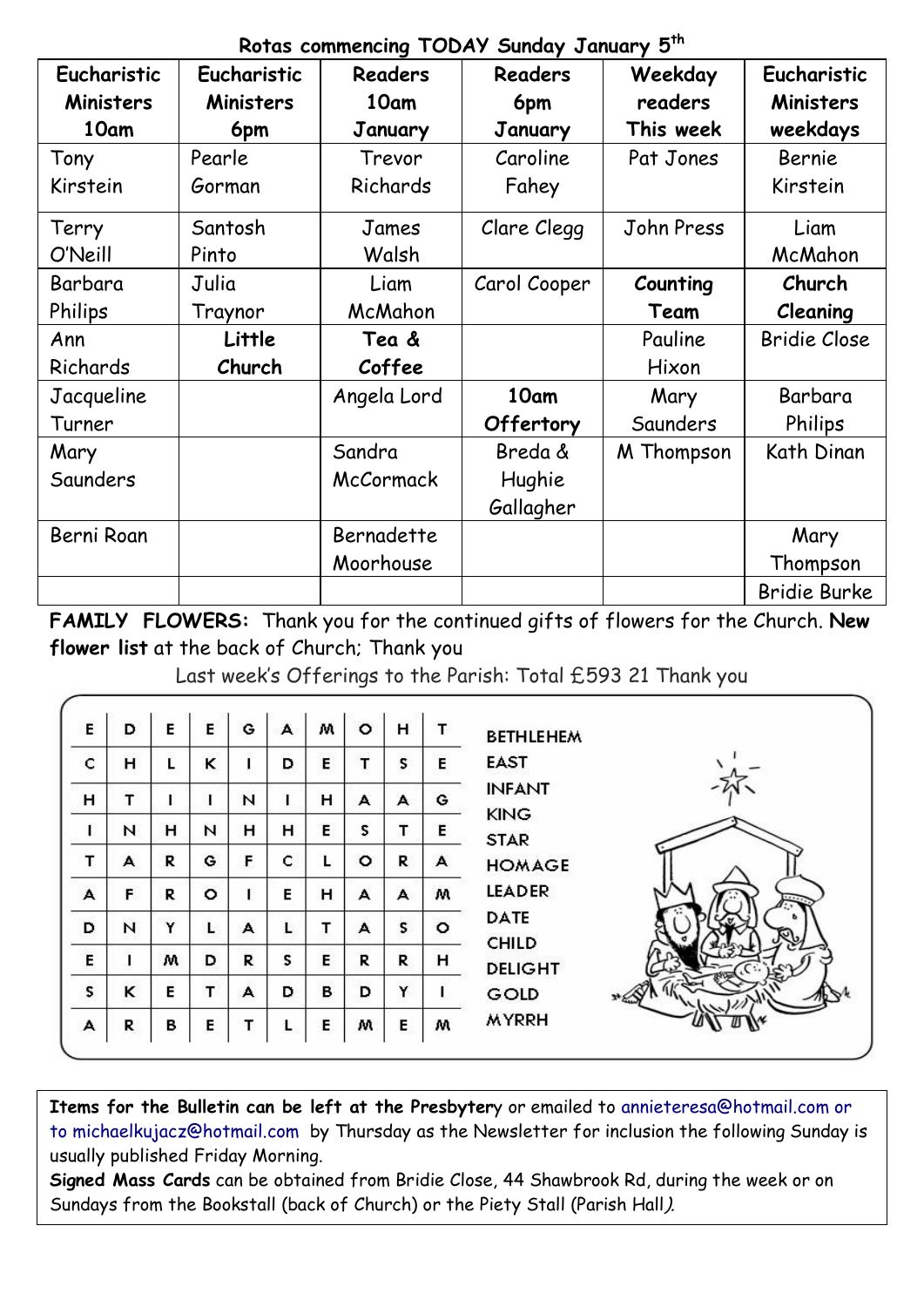

## ST. BERNARD'S PARISH BULLETIN

**The Epiphany of the Lord Sunday 5 th January 2014**



**Parish Priest** Mgr. Michael J Kujacz: Assistant Fr. Michael Job

**Address** St. Bernard's R C Church, Burnage Lane, Manchester M19 1DR **Telephone**0161 432 3628 **Website** [http://stbernards-burnage.homeip.net](http://stbernards-burnage.homeip.net/)

The Epiphany MASS 7/ Creed 12 Apostles; Sunday P.115 Eucharistic Prayer 1 (p18) Hymns 144, 651, 723, 722



We celebrate the Epiphany of the Lord, when Jesus is shown to the world, and especially our world. The Wise men represent the many and their gifts, gold the sign of a king, Frankincense the sign of our prayer and praise and Myrrh the sign of the road he must travel all the way to Calvary. But the greatest gifts they brought was of course themselves! This therefore is a time when I would like to say thank you to so many of you who share your gifts with the Parish to his greater glory. So whatever job you do big or small, thank you for all you have contributed over the last year. It is very much appreciated. Can I also say thank you to those who helped decorate the Church for Christmas and congratulate them on their

hard work and imagination. My dear people, what can you give the Lord this New Year, what are you willing to share? I am desperate for people to join the small band who keep things ticking over and especially as we make plans for the year ahead I need folk to come and help. Sometimes I think that I may as well be talking to a brick wall! It is not that we are asking you to make a great commitment, its just understanding that it is true that "many hands make light work." So what is going to be your gift to the Lord in 2014, could it be learning more about your faith, growing in prayer and devotion, helping organize and share the faith with others, rolling up your sleeves to help others or are you just going to leave it to others!!!! Think about it, if we all sit back and do nothing where will St. Bernard's be say in five years? Have a very happy and blessed New Year please continue to have a Happy Christmas. mjk

**Pope Francis Tweet**; The Child Jesus reveals the tenderness of God's immense love surrounding each one of us. *2014 Year of Our Parish*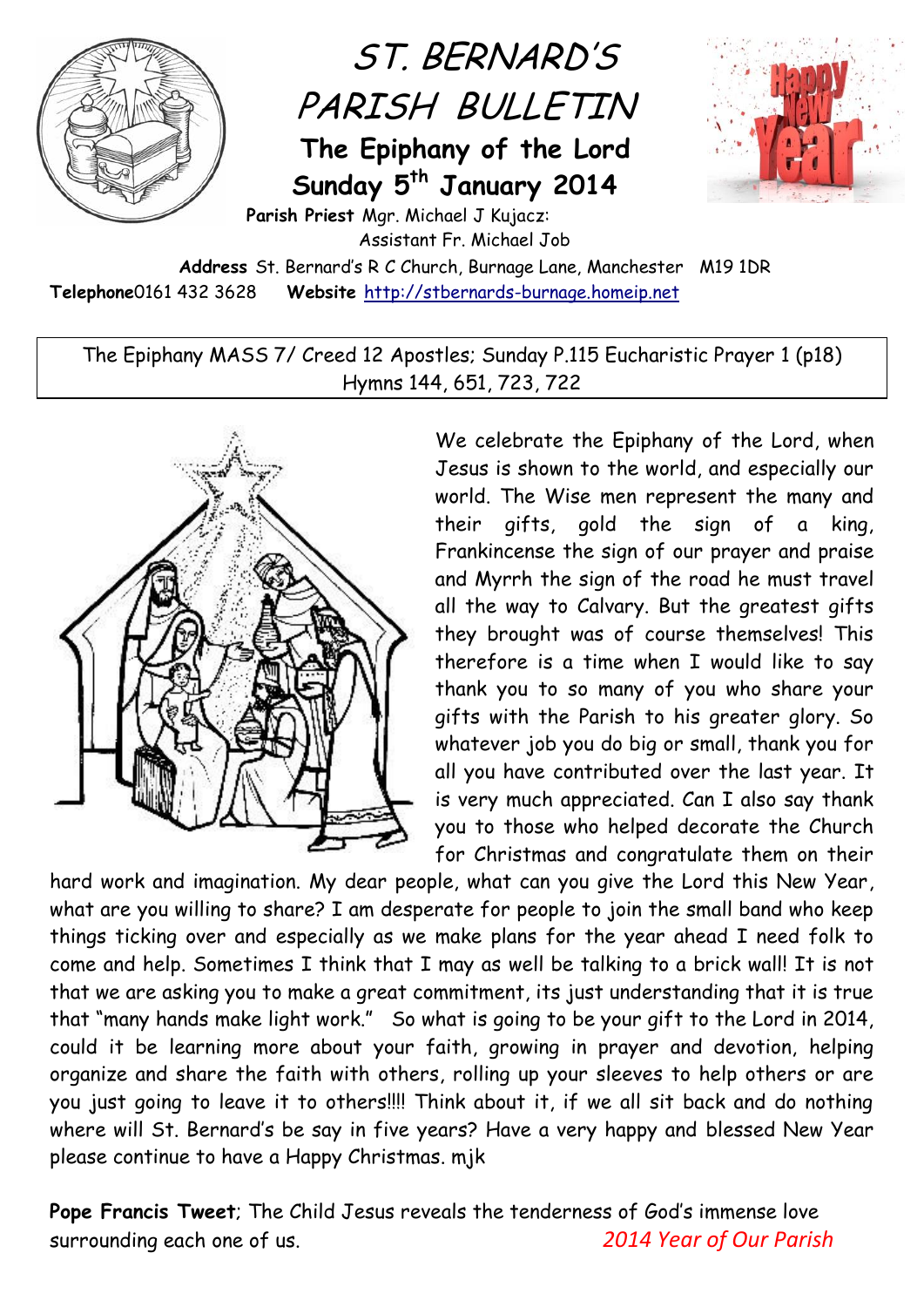## **THE HOLY FATHER'S INTENTIONS (January)**

General Intention: That all may promote authentic economic development that respects the dignity of all peoples.

Missionary Intention: That all may promote authentic economic development that respects the dignity of all peoples.

| <b>Sunday</b> | 5 <sup>th</sup> January<br>The coming<br>of the<br><b>Kings</b> | The Epiphany                      | 10.00am<br>6.00pm          | <b>Mass</b>                         |
|---------------|-----------------------------------------------------------------|-----------------------------------|----------------------------|-------------------------------------|
| Monday        | 6 <sup>th</sup> January                                         | Mass of<br>Christmas              | $9-30$ am                  | Mass                                |
| Tuesday       | 7 <sup>th</sup> January                                         | St Raymond<br>of Penyafort        | $6-7$ pm<br>7pm            | Exposition<br>Mass                  |
| Wednesday     | 8 <sup>th</sup><br>January                                      | Mass of<br>Christmas              | 12 Noon                    | Mass                                |
| Thursday      | $9^{th}$<br>January                                             | Mass of<br>Christmas              | $9-30$ am                  | Mass                                |
| Friday        | $10^{th}$<br>January                                            | Mass of<br>Christmas              | 9-30am                     | Mass                                |
| Saturday      | 11 <sup>th</sup> January                                        | Mass of<br>Christmas              | $11-$<br>12noon<br>12 Noon | Exposition &<br>Confessions<br>Mass |
| Sunday        | $12^{th}$<br><b>January</b>                                     | <b>The Baptism</b><br>of the Lord | 10.00am<br>6.00pm          | <b>Mass</b>                         |

**Masses received this week:** Special Intentions, Winnie Outram, Maureen Lyons, Sean Tobin, Betty Serridge, Patrick Quinn, Bridie Griffin, Mary Donohue, Tommie Regan, Michael & Annie Jordan, Martin & Margaret Comerford, Mary & Margaret Doyle, Mary Masterson, Bernard Connolly, Paddy Groake & Ann Sloan.

**Sick;** please commend to your prayers the sick and housebound of the Parish especially, Mary Holoran, Maximus John Paul Payne(baby), Daniel, Martin, Audrey Doona, Michael Doyle, Jacob Bannister, John Doona, Margaret Keable, Cissie Corrigan, Ruth Sivori, Pat Diamond, Pat Preston, Sheila MacCrimmon, Carolyn Smith, Pat Reid, Kath Rafter, Sally Kenny, Bernadette Maloney, Margaret Keable, Dena O'Meara, Mary Callaghan, Constance